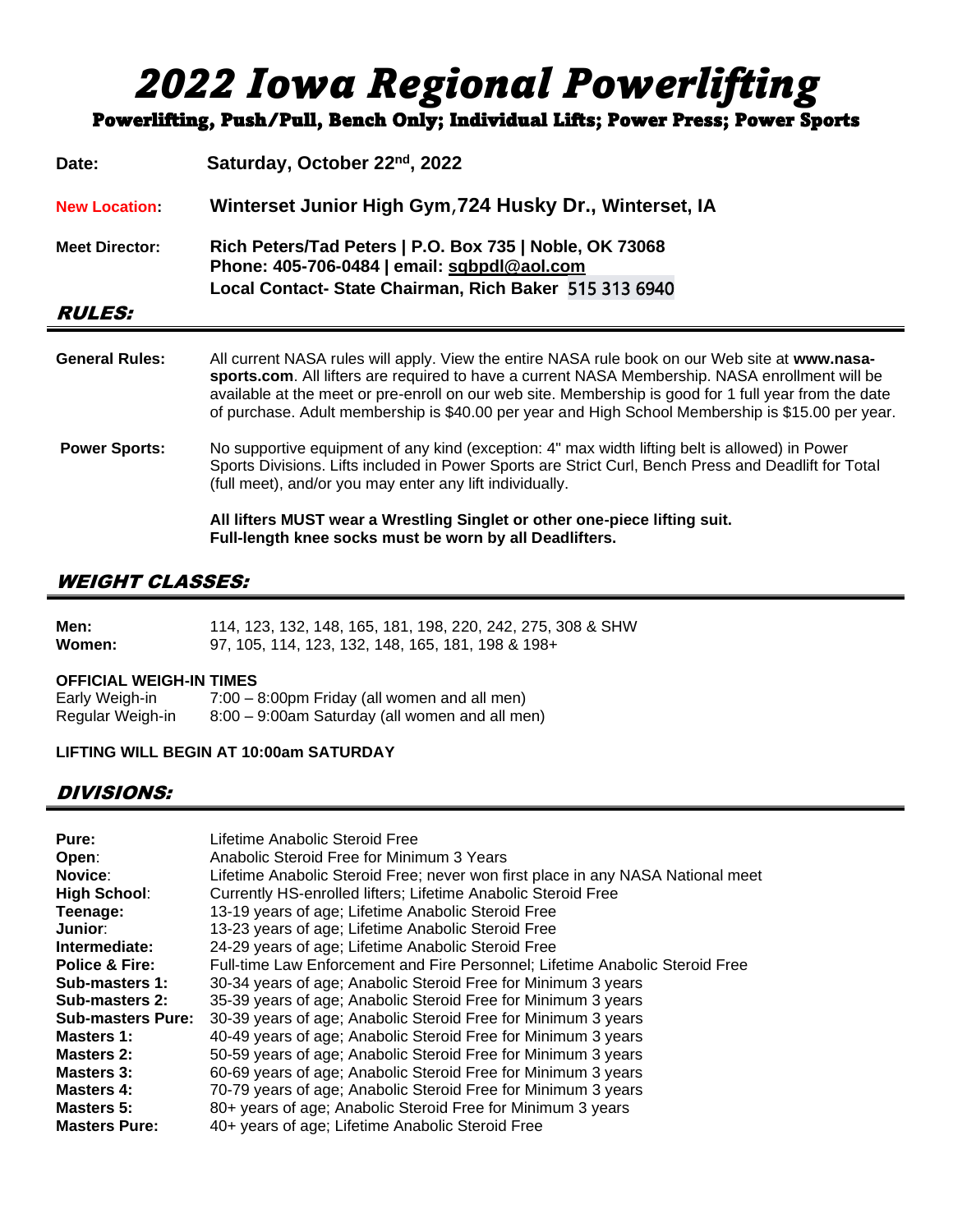# EVENT DEFINITIONS AND EQUIPMENT ALLOWED:

| <b>Equipped Powerlifting</b><br>Consists of lifter's best Squat, Bench Press and Deadlift for<br>a Total. Single-ply Squat Suit and BP Shirt + Lifting Belt and<br>Knee/Wrist wraps. | <b>Unequipped Powerlifting</b><br>Consists of lifter's best Squat, Bench Press and Deadlift<br>for a Total. Lifting Belt and Knee/Wrist wraps. |
|--------------------------------------------------------------------------------------------------------------------------------------------------------------------------------------|------------------------------------------------------------------------------------------------------------------------------------------------|
| <b>Equipped Push/Pull</b>                                                                                                                                                            | <b>Unequipped Push/Pull</b>                                                                                                                    |
| Consists of lifter's best Bench Press and Deadlift for a Total.                                                                                                                      | Consists of lifter's best Bench Press and Deadlift for a                                                                                       |
| Single-ply BP Shirt + Lifting Belt and Knee/Wrist wraps.                                                                                                                             | Total. Lifting Belt and Knee/Wrist wraps.                                                                                                      |
| <b>Equipped Bench Only</b>                                                                                                                                                           | <b>Unequipped Bench Only</b>                                                                                                                   |
| Single-ply BP Shirt + Lifting Belt and Wrist wraps.                                                                                                                                  | Lifting Belt and Wrist wraps.                                                                                                                  |
| <b>Power Sports Full Meet</b>                                                                                                                                                        | <b>Power Press or Power Clean Only</b>                                                                                                         |
| Consists of the lifter's best Curl, Bench Press and Deadlift                                                                                                                         | Consists of lifter's best Power Clean and Bench Press                                                                                          |
| for a Total. 4" max width Lifting Belt only.                                                                                                                                         | for a Total. Lifting Belt and Knee/Wrist wraps.                                                                                                |
| <b>Retro Powerlifting</b><br>No Equipment except 4" lifting belt.                                                                                                                    |                                                                                                                                                |

#### *\$10.00 Late Fee applies after Deadline Date for 1st division or event entered. Cash and Credit Cards Only for all late entries.*

**Individual Lifters:** Powerlifting, Push/Pull, Bench Press Only (Equipped and Unequipped); Power Press; Power Sports (Full Meet and Individual Events): **\$75.00 for first division entered; \$50.00 for each additional division entered.**  NOTE: In Power Sports Individual Events – Awards in each individual event entered

**High School Lifters:** Powerlifting, Push/Pull, Bench Press Only (Equipped and Unequipped); Power Press; Power Sports (Full Meet and Individual Events): **\$50.00 for first division entered; \$40.00 for each additional division entered.**  NOTE: In Power Sports Individual Events – Awards in each individual event entered.

**Team Entry Fee: \$45.00 per team entry.** This fee is for the Team Trophy. Team rosters MUST be turned in by the start of lifting on Saturday. Maximum 10 members per team.

#### **Return All Entries and Entry Fees to: NASA | PO Box 735 | Noble, OK 73068 Or enter online at our Web site: [www.nasa-sports.com/](http://www.nasa-sports.com/)schedule/**

## AWARDS:

ENTRY FEES:

- **Individual Lifters:** 1st thru 5th Place Awards for each weight class in each division for Powerlifting, Push/Pull, Bench Press Only, Power Press, and Power Sports contests. Awards may consist of Championship medals, Column Trophies, Sculptured Trophies, Large Plaques and Medium Plaques. Selection of all awards will be determined by overall rankings.
- **Teams:** 1st thru 3rd Place Trophies for Powerlifting, Push/Pull, Bench Press Only, Power Press, and Power Sports Teams.

**COMPETE FOR THE "BEST OF THE BEST" CHAMPIONSHIP JACKETS Select National Meets Only See Web Entry For More Details**

## STATE/NATIONAL RECORDS:

All NASA State & National Records can be broken in this meet. Please check the current Records for the correct Division to enter and the current records. **You MUST be entered in the correct Division to break the Records.** i.e., to break Masters 1 records you MUST be entered in Masters 1 Division. All Records are online; they will not be available at the meet.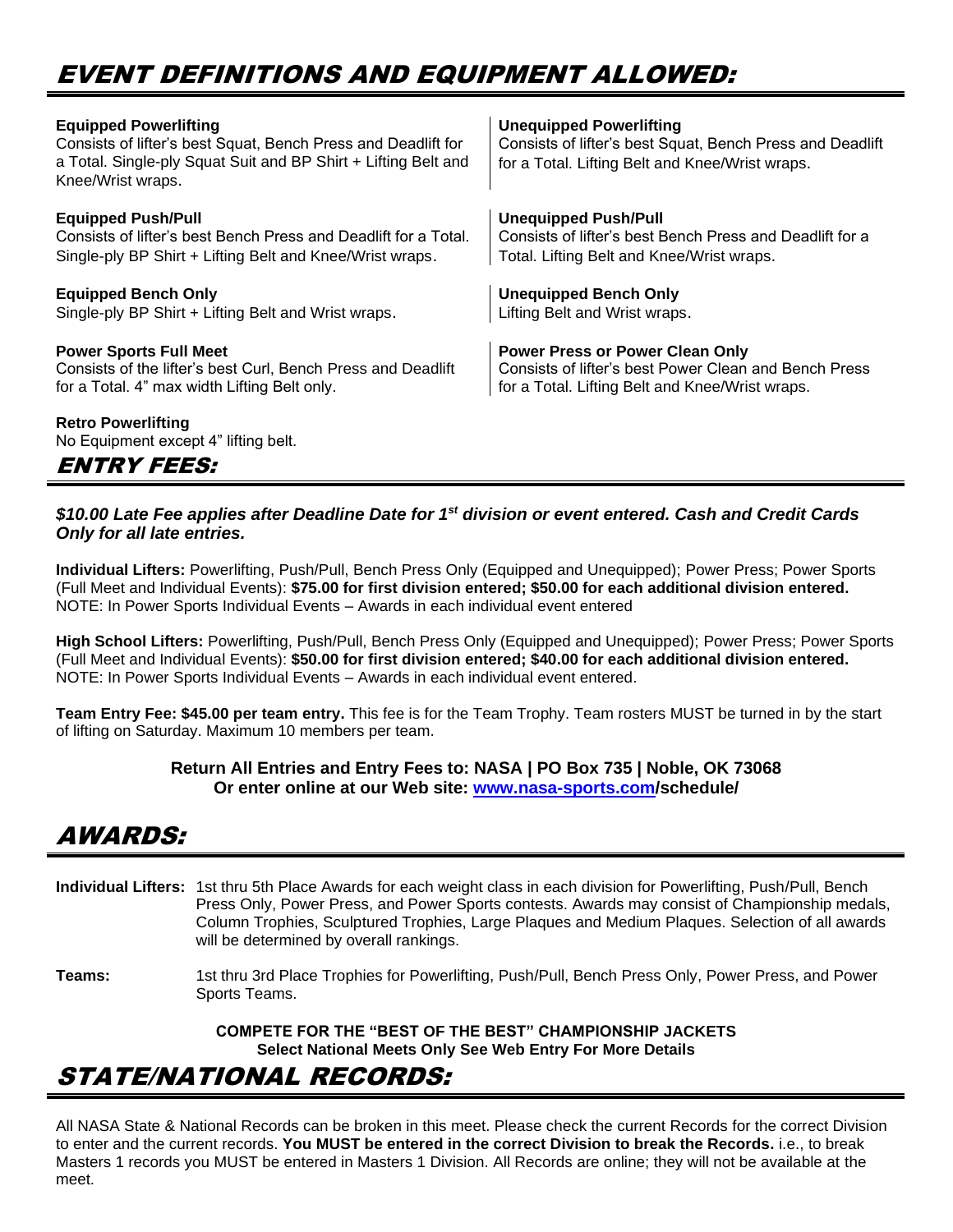\*\*\* \*\*\* Official NASA Entry Form \*\*\* \*\*\*

# 2022 Iowa Regional Powerlifting

**DATE: October 22 nd , 2022**

**Des Moines Strength Institute**, 5918 S.E. 14th, Des Moines, IA → **IMPORTANT: Late Fee of \$10.00 for 1st entry begins October 18th , 2022 No Late Fee on Lifters Entering 2 or more Events or Divisions Late Enter On Line at www.nasa-sports.com/schedule/**

| <b>Name</b>                                                                                                                                                                                                                                                                                                                                                                                                                                                                                                                                                                                                                                                                                                                                                                                                                                                                                                                                                                                                                                                                                                                                                                                                                                                                                                                                                             |                                           |                                                              | <b>Weight Class</b>                       | <b>Sex</b><br>Age                         |  |  |  |  |
|-------------------------------------------------------------------------------------------------------------------------------------------------------------------------------------------------------------------------------------------------------------------------------------------------------------------------------------------------------------------------------------------------------------------------------------------------------------------------------------------------------------------------------------------------------------------------------------------------------------------------------------------------------------------------------------------------------------------------------------------------------------------------------------------------------------------------------------------------------------------------------------------------------------------------------------------------------------------------------------------------------------------------------------------------------------------------------------------------------------------------------------------------------------------------------------------------------------------------------------------------------------------------------------------------------------------------------------------------------------------------|-------------------------------------------|--------------------------------------------------------------|-------------------------------------------|-------------------------------------------|--|--|--|--|
| <b>Address</b>                                                                                                                                                                                                                                                                                                                                                                                                                                                                                                                                                                                                                                                                                                                                                                                                                                                                                                                                                                                                                                                                                                                                                                                                                                                                                                                                                          | <b>City</b>                               |                                                              | <b>State</b>                              | Zip                                       |  |  |  |  |
| <b>E-mail Address</b>                                                                                                                                                                                                                                                                                                                                                                                                                                                                                                                                                                                                                                                                                                                                                                                                                                                                                                                                                                                                                                                                                                                                                                                                                                                                                                                                                   | Phone                                     |                                                              |                                           |                                           |  |  |  |  |
| Division(s) Entered (i.e. Juniors, Masters-1, Open, etc.):                                                                                                                                                                                                                                                                                                                                                                                                                                                                                                                                                                                                                                                                                                                                                                                                                                                                                                                                                                                                                                                                                                                                                                                                                                                                                                              |                                           |                                                              |                                           |                                           |  |  |  |  |
| <b>Events Entered:</b>                                                                                                                                                                                                                                                                                                                                                                                                                                                                                                                                                                                                                                                                                                                                                                                                                                                                                                                                                                                                                                                                                                                                                                                                                                                                                                                                                  | <b>1st Division</b><br>\$75 (\$50 for HS) | 2nd Division<br>\$40 (\$40 for HS)                           | <b>3rd Division</b><br>\$40 (\$40 for HS) | <b>4th Division</b><br>\$40 (\$40 for HS) |  |  |  |  |
| <b>Equipped Powerlifting - Full Meet</b>                                                                                                                                                                                                                                                                                                                                                                                                                                                                                                                                                                                                                                                                                                                                                                                                                                                                                                                                                                                                                                                                                                                                                                                                                                                                                                                                |                                           |                                                              |                                           |                                           |  |  |  |  |
| Unequipped Powerlifting - Full Meet                                                                                                                                                                                                                                                                                                                                                                                                                                                                                                                                                                                                                                                                                                                                                                                                                                                                                                                                                                                                                                                                                                                                                                                                                                                                                                                                     |                                           |                                                              |                                           |                                           |  |  |  |  |
| Equipped Push Pull                                                                                                                                                                                                                                                                                                                                                                                                                                                                                                                                                                                                                                                                                                                                                                                                                                                                                                                                                                                                                                                                                                                                                                                                                                                                                                                                                      |                                           |                                                              |                                           |                                           |  |  |  |  |
| <b>Unequipped Push Pull</b>                                                                                                                                                                                                                                                                                                                                                                                                                                                                                                                                                                                                                                                                                                                                                                                                                                                                                                                                                                                                                                                                                                                                                                                                                                                                                                                                             |                                           |                                                              |                                           |                                           |  |  |  |  |
| <b>Equipped Bench Only</b>                                                                                                                                                                                                                                                                                                                                                                                                                                                                                                                                                                                                                                                                                                                                                                                                                                                                                                                                                                                                                                                                                                                                                                                                                                                                                                                                              |                                           |                                                              |                                           |                                           |  |  |  |  |
| Unequipped Bench Only                                                                                                                                                                                                                                                                                                                                                                                                                                                                                                                                                                                                                                                                                                                                                                                                                                                                                                                                                                                                                                                                                                                                                                                                                                                                                                                                                   |                                           |                                                              |                                           |                                           |  |  |  |  |
| Unequipped Power Press (after 8-1-13)                                                                                                                                                                                                                                                                                                                                                                                                                                                                                                                                                                                                                                                                                                                                                                                                                                                                                                                                                                                                                                                                                                                                                                                                                                                                                                                                   |                                           |                                                              |                                           |                                           |  |  |  |  |
| Power Sports - Full Meet Curl, BP, DL                                                                                                                                                                                                                                                                                                                                                                                                                                                                                                                                                                                                                                                                                                                                                                                                                                                                                                                                                                                                                                                                                                                                                                                                                                                                                                                                   |                                           |                                                              |                                           |                                           |  |  |  |  |
| Power Sports Strict Curl Only                                                                                                                                                                                                                                                                                                                                                                                                                                                                                                                                                                                                                                                                                                                                                                                                                                                                                                                                                                                                                                                                                                                                                                                                                                                                                                                                           |                                           |                                                              |                                           |                                           |  |  |  |  |
| Power Sports Bench Press Only                                                                                                                                                                                                                                                                                                                                                                                                                                                                                                                                                                                                                                                                                                                                                                                                                                                                                                                                                                                                                                                                                                                                                                                                                                                                                                                                           |                                           |                                                              |                                           |                                           |  |  |  |  |
| Power Sports Deadlift Only                                                                                                                                                                                                                                                                                                                                                                                                                                                                                                                                                                                                                                                                                                                                                                                                                                                                                                                                                                                                                                                                                                                                                                                                                                                                                                                                              |                                           |                                                              |                                           |                                           |  |  |  |  |
| Power Press (Power Clean + BP)                                                                                                                                                                                                                                                                                                                                                                                                                                                                                                                                                                                                                                                                                                                                                                                                                                                                                                                                                                                                                                                                                                                                                                                                                                                                                                                                          |                                           |                                                              |                                           |                                           |  |  |  |  |
| <b>Retro Powerlifting</b>                                                                                                                                                                                                                                                                                                                                                                                                                                                                                                                                                                                                                                                                                                                                                                                                                                                                                                                                                                                                                                                                                                                                                                                                                                                                                                                                               |                                           |                                                              |                                           |                                           |  |  |  |  |
| Power Clean Only                                                                                                                                                                                                                                                                                                                                                                                                                                                                                                                                                                                                                                                                                                                                                                                                                                                                                                                                                                                                                                                                                                                                                                                                                                                                                                                                                        |                                           |                                                              |                                           |                                           |  |  |  |  |
| Total number of Divisions Entered:                                                                                                                                                                                                                                                                                                                                                                                                                                                                                                                                                                                                                                                                                                                                                                                                                                                                                                                                                                                                                                                                                                                                                                                                                                                                                                                                      |                                           | <b>Total Amount Enclosed</b><br>Incl. Late Fee if applicable |                                           | Check No.                                 |  |  |  |  |
| I Realize This Competition is an Anabolic Steroid Free Meet and that I MAY be Tested by Urinalysis                                                                                                                                                                                                                                                                                                                                                                                                                                                                                                                                                                                                                                                                                                                                                                                                                                                                                                                                                                                                                                                                                                                                                                                                                                                                      |                                           |                                                              |                                           |                                           |  |  |  |  |
| In consideration of your acceptance of this entry, I hereby waive, for myself, my heirs and assigns, any and all claims for injury or<br>damages which I may incur by virtue of my competing in this contest as against Rich Peters, NASA Powerlifting, Winterset High School,<br>Winterset Jr High, the facility used and any of their agents and employees. I also realize that the sport of Powerlifting is a high risk sport<br>and that I could be injured or contract a virus. I certify that I am in good physical health and have no serious health problems and that I<br>assume full responsibility for such conditions. I realize that I am fully responsible for my well-being and safety in the warm-up room, on<br>the lifting platform and while I am lifting at this event. I certify, by my signature, that I have read this waiver and fully understand and<br>accept its terms. I agree to the testing methods adopted by NASA, Coefficient System and/or Urine Testing. I agree that if I test positive<br>for anabolic steroids my name can be made public. I also agree to abide by the NASA Rules of Conduct and Sportsmanship. I do<br>hereby verify my acceptance by my signature below or by entering on-line using PayPal.<br>Do Not Sign This Waiver Before Reading It Fully and Carefully. If you do not accept its terms, DO NOT sign it. |                                           |                                                              |                                           |                                           |  |  |  |  |
|                                                                                                                                                                                                                                                                                                                                                                                                                                                                                                                                                                                                                                                                                                                                                                                                                                                                                                                                                                                                                                                                                                                                                                                                                                                                                                                                                                         |                                           |                                                              |                                           |                                           |  |  |  |  |
| <b>Athlete's Signature</b>                                                                                                                                                                                                                                                                                                                                                                                                                                                                                                                                                                                                                                                                                                                                                                                                                                                                                                                                                                                                                                                                                                                                                                                                                                                                                                                                              |                                           |                                                              | <b>Date</b>                               |                                           |  |  |  |  |
| Parent's Signature if Athlete is under 18 years of age                                                                                                                                                                                                                                                                                                                                                                                                                                                                                                                                                                                                                                                                                                                                                                                                                                                                                                                                                                                                                                                                                                                                                                                                                                                                                                                  |                                           |                                                              |                                           |                                           |  |  |  |  |
|                                                                                                                                                                                                                                                                                                                                                                                                                                                                                                                                                                                                                                                                                                                                                                                                                                                                                                                                                                                                                                                                                                                                                                                                                                                                                                                                                                         |                                           |                                                              |                                           |                                           |  |  |  |  |

**Return Entry to: NASA \* P.O. Box 735 \* Noble, OK 73068 Ph- 405-706-0484**